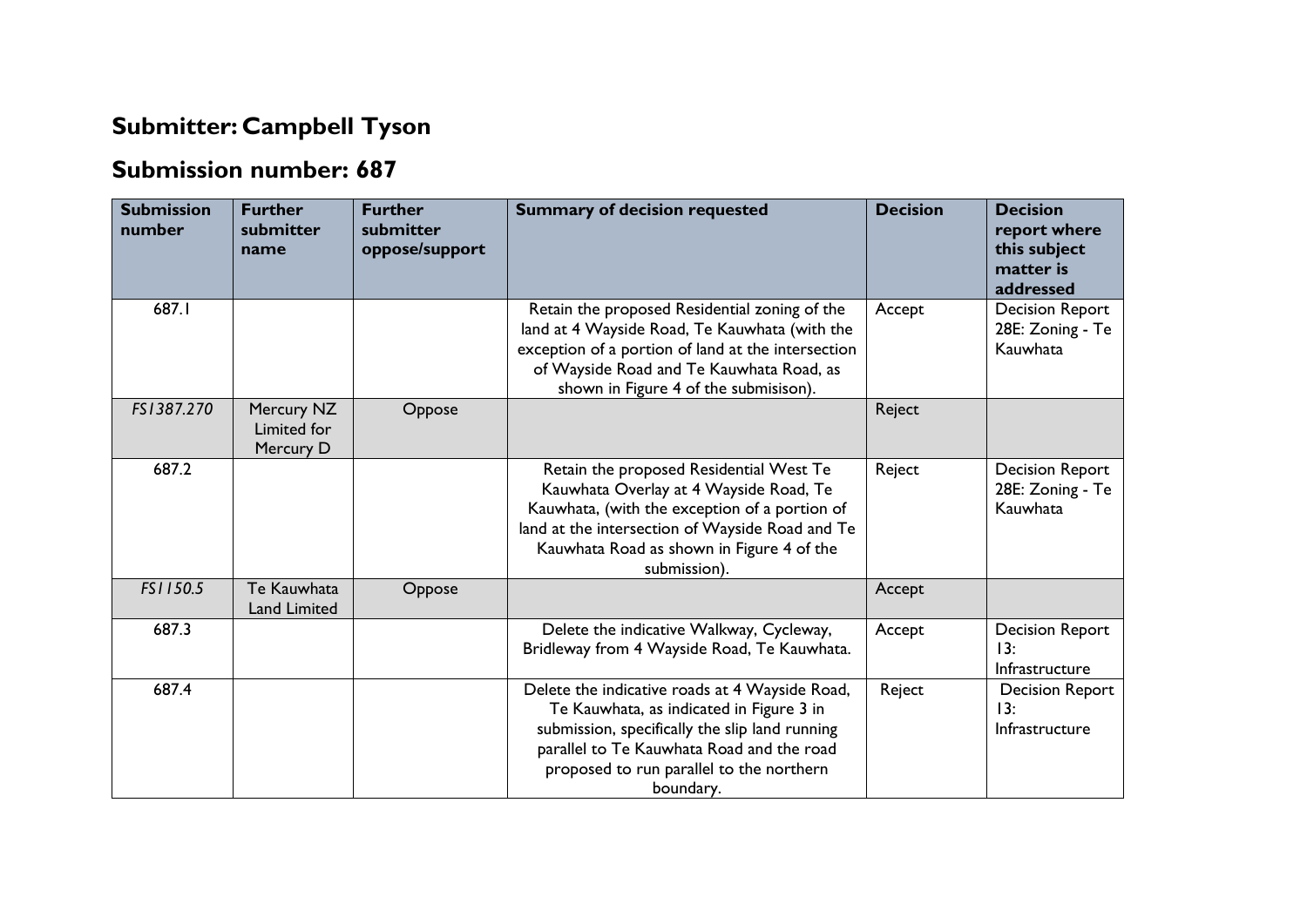| <b>Submission</b><br>number | <b>Further</b><br>submitter<br>name    | <b>Further</b><br>submitter<br>oppose/support | <b>Summary of decision requested</b>                                                                                                                                                                                                                                                                                                                                    | <b>Decision</b> | <b>Decision</b><br>report where<br>this subject<br>matter is<br>addressed |
|-----------------------------|----------------------------------------|-----------------------------------------------|-------------------------------------------------------------------------------------------------------------------------------------------------------------------------------------------------------------------------------------------------------------------------------------------------------------------------------------------------------------------------|-----------------|---------------------------------------------------------------------------|
| 687.5                       |                                        |                                               | Delete Rule 16.4.13 RD1(a) Subdivision creating<br>reserves, and make it a matter of discretion.                                                                                                                                                                                                                                                                        | Reject          | <b>Decision Report</b><br>14: Residential<br>Zone                         |
| 687.6                       |                                        |                                               | Amend Table 14.12.5.14 Access and road<br>conditions to apply the NZS standards Table 3.2<br>Roading Design Standards; OR Amend Table<br>14.12.5.14 Access and road conditions, to use<br>former Franklin Section standards, as follows: 2-4<br>Users - 3.5m Legal width - 2.7m Minimum total<br>seal width 5-8 Users - 8m Legal width - 5m<br>Minimum total seal width | Reject          | <b>Decision Report</b><br>13:<br>Infrastructure                           |
| FS1091.29                   | GD Jones                               | Support                                       |                                                                                                                                                                                                                                                                                                                                                                         | Reject          |                                                                           |
| FS1387.271                  | Mercury NZ<br>Limited for<br>Mercury D | Oppose                                        |                                                                                                                                                                                                                                                                                                                                                                         | Accept          |                                                                           |
| 687.7                       |                                        |                                               | Amend the zoning at 4 (partial-split zone), 8, 10,<br>16 and 24 Wayside Road, Te Kauwhata, from<br>Residential Zone to Business Zone (see Figure 4<br>in the submission for land identified.)                                                                                                                                                                           | Reject          | <b>Decision Report</b><br>28E: Zoning - Te<br>Kauwhata                    |
| FS1150.7                    | Te Kauwhata<br><b>Land Limited</b>     | Support                                       |                                                                                                                                                                                                                                                                                                                                                                         | Reject          |                                                                           |
| FS1387.272                  | Mercury NZ<br>Limited for<br>Mercury D | Oppose                                        |                                                                                                                                                                                                                                                                                                                                                                         | Reject          |                                                                           |
| 687.8                       |                                        |                                               | Retain the general residential subdivision<br>provisions in Rule 16.4.3 Subdivision - Te<br>Kauwhata West Residential Area, as proposed in<br>the District Plan, with the exception of Rule                                                                                                                                                                             | Reject          | <b>Decision Report</b><br>14: Residential<br>Zone                         |